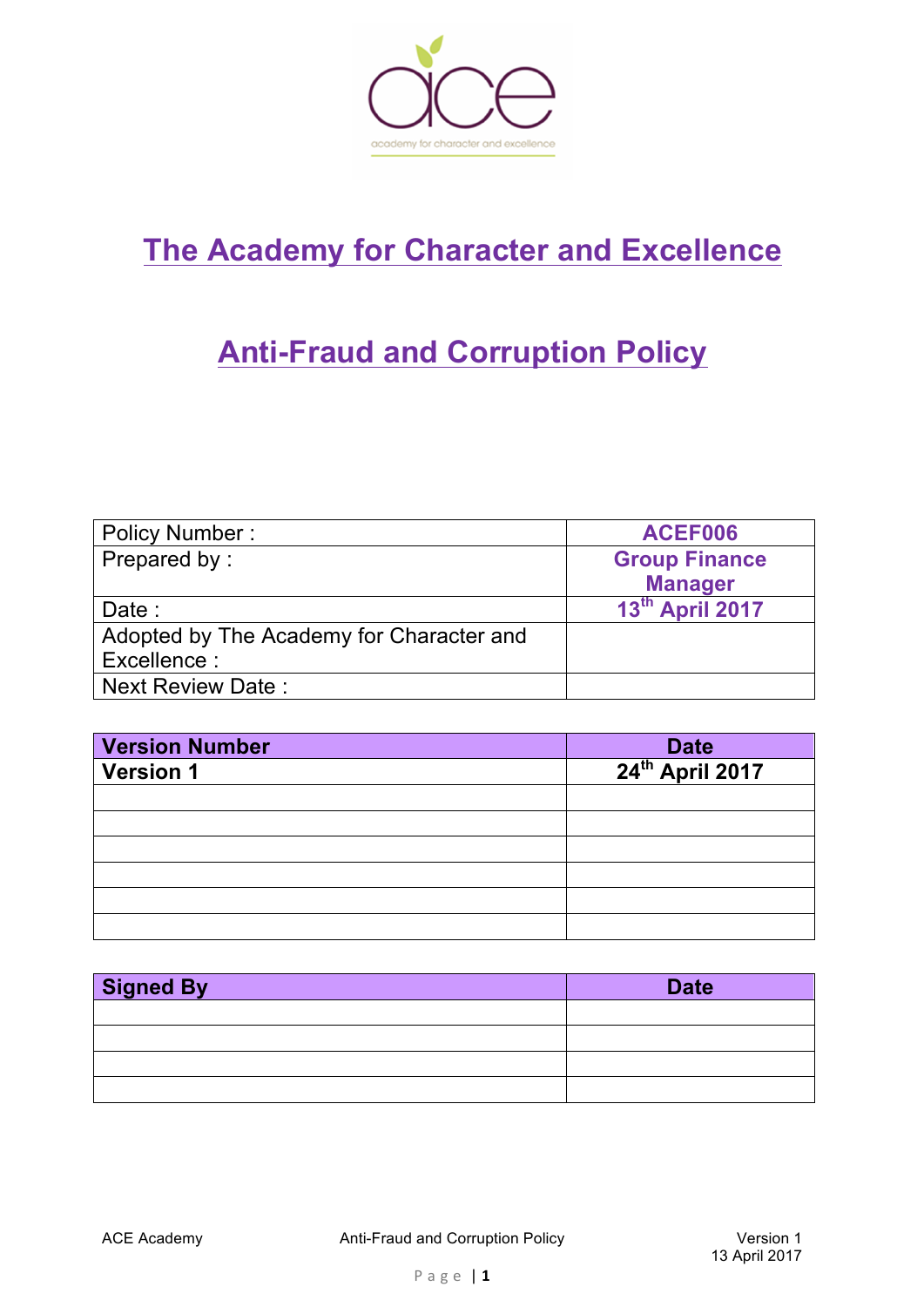

#### **Summary**

This policy and procedure defines the expected conduct of all staff engaged at the Academy, whether in paid or voluntary employment, in relation to deterring and/or detecting fraud and corruption, and who to report it to.

It includes clear guidelines on what is acceptable in terms of gifts and hospitality and how these matters are declared.

Also, reference is made to other Academy policies where appropriate.

## **1 Introduction**

ACE Academy is committed to ensuring that it acts with integrity and has high standards of personal conduct. Everyone involved with the Academy has a responsibility in respect of preventing and detecting fraud. All staff and governors have a role to play. The Academy also recognises the role of others in alerting them to areas where there is suspicion of fraud.

Recognising a potential fraud and being able to report it is just as important as the measures to prevent and detect.

It is the duty of all employees and Governors at ACE Academy to take reasonable steps to limit the possibility of corrupt practices, and it is the responsibility of the Accounting Officer and Auditors to review the adequacy of the measures taken by the Academy to test compliance and to draw attention to any weaknesses or omissions.

Any investigation carried out in relation to alleged irregularities is linked to the Academy's Disciplinary & Dismissals procedure.

## **2 Definitions**

## **2.1 Fraud**

Fraud is a general term covering theft, deliberate misuse or misappropriation of assets or anything that leads to a financial advantage to the perpetrator or others upon whose behalf he or she acts, even if these "others" are in ignorance of the fraud. Fraud is in fact intentional deceit and for this reason it cannot include negligence.

Fraud incorporates theft, larceny, embezzlement, fraudulent conversion, false pretences, forgery, corrupt practices and falsification of accounts.

## **2.2 Corruption**

The term 'corrupt practices' is defined for the purpose of this code as the offering, giving, soliciting or acceptance of an inducement or reward which may influence the actions taken by ACE Academy, its staff or Governors.

## **2.3 Gifts and Hospitality**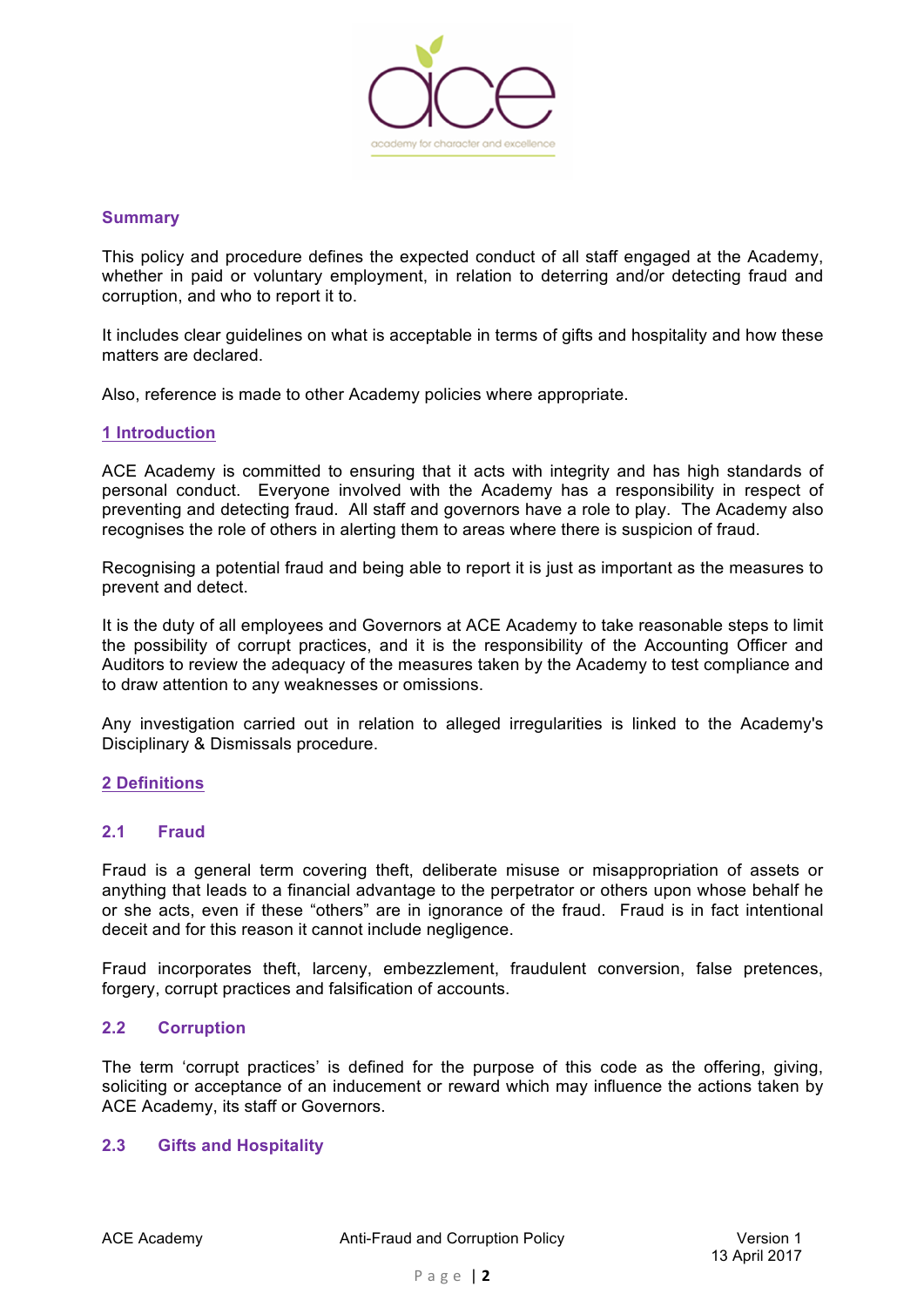

Any gifts, rewards and benefits that are disproportionately generous or that could be seen as an inducement to affect a business decision should be declared.

The acceptance of gifts and hospitality is a sensitive area where actions can easily be misconstrued. Therefore, employees' actions should be such that they would not be embarrassed to explain them to anyone.

## **2.4 Irregularities**

These fall within the following broad categories, the first three of which are criminal offences:

- Ø **Theft**  the dishonest taking of property belonging to another person with the intention of depriving the owner permanently of its possession;
- Ø **Fraud**  the intentional distortion of financial statements or other records by persons internal and external to the Academy, which is carried out to conceal the misappropriation of assets or otherwise for gain;
- Ø **Bribery and corruption (Gifts & Hospitality – see Point 5.)** involves the offering or the acceptance of a reward, for performing an act, or for failing to perform an act, which leads to gain for the person offering the inducement;
- Ø **Failure to observe**, or breaches of, Scheme of Delegation and Financial Regulations; Academy's Procedures which in some circumstances can constitute an irregularity, with potentially significant financial consequences.

## **2.5 Examples of what could constitute fraud and corruption**

- theft of cash;
- non-receipt of income;
- substitution of personal cheques for cash:
- travelling and subsistence claims for non-existent journeys/events;
- travelling and subsistence claims inflated;
- manipulating documentation to increase salaries/wages received, e.g. false overtime claims;
- payment of invoices for goods received by an individual rather than the Academy;
- failure to observe, or breaches of, regulations and/or other associated legislation laid down by the Academy;
- unauthorised borrowing of equipment;
- breaches of confidentiality regarding information;
- failure to declare a direct pecuniary or otherwise conflicting interest;
- concealing a generous gift or reward;
- unfairly influencing the award of a contract;
- creation of false documents;
- deception;
- using position for personal reward.

The above list is not exhaustive and fraud and corruption can take many different paths. If in any doubt about whether a matter is an irregularity or not, clarification must be sought from the Finance Director / Finance and Operations Manager.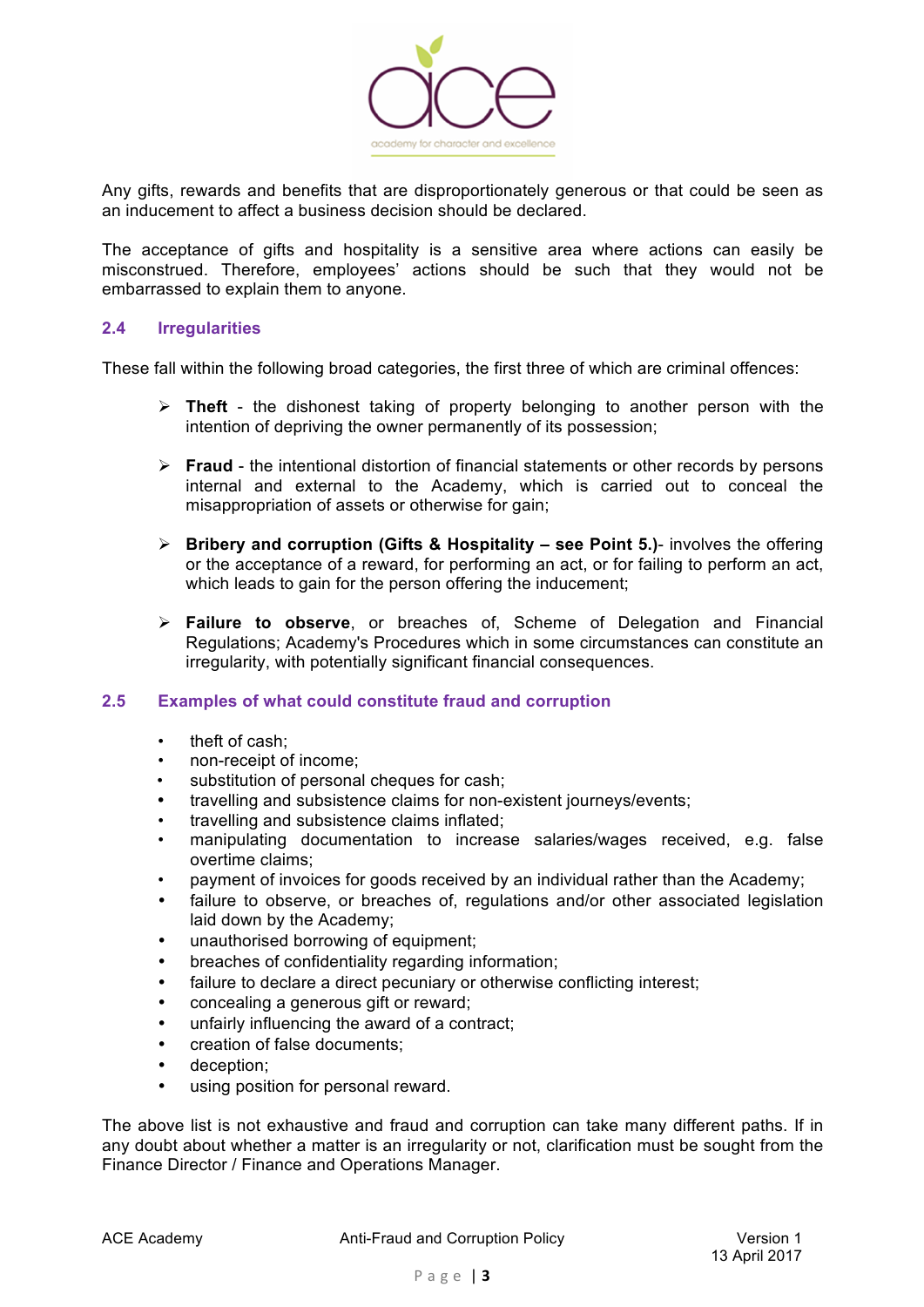

Similarly, if there is concern or doubt about any aspect of a matter which involves an irregularity, or an ongoing investigation into a suspected irregularity, the best approach is to seek advice from the Chief Executive Officer / Finance and Operations Manager.

## **3 Policy Statement**

This policy and procedure defines Anti-Fraud & Corruption and Gifts & Hospitality and offers guidance for all staff in the Academy.

The Academy aims to be an honest and ethical institution. As such, it is opposed to fraud and seeks to eliminate fraud by the way it conducts Academy business. This document sets out the Academy's policy and procedures for dealing with the risk of significant fraud or corruption. In order to minimise the risk and impact of fraud, the Academy's objectives are, firstly, to create a culture which deters fraudulent activity, encourages its prevention and promotes its detection and reporting and, secondly, to identify and document its response to cases of fraud and corrupt practices.

This policy, in line with the Academy's corporate values of integrity, consistency, impartiality, fairness and best practice, provides both staff and management with mutually understood guidelines for the administration of this procedure.

The scope of this procedure extends to all Academy employees, permanent, voluntary and fixed term.

Time limits specified in this document may be extended by mutual agreement.

If requested, employees may be accompanied by a recognised trade union representative or work colleague, not involved in any part of the process, at any interviews.

## **4 Gifts & Hospitality**

These guidelines will help you to judge what sort of gift, and what level of hospitality is acceptable.

The following general rules apply and must guide decisions on receipt of gifts and hospitality as an employee of the Academy:

- 1. To accept gifts should be the exception. You may accept small 'thank you' gifts of token value, such as a diary, a coffee mug or bunch of flowers, not over £25 in value. You should notify the Finance Director of any gift or hospitality over this value for entry in the Register of Business Interests.
- 2. Always say "no" if you think the giver has an ulterior motive. Be sensitive to the possibility that the giver may think that even small gifts or simple hospitality will elicit a more prompt service or preferential treatment.
- 3. Never accept a gift or hospitality from anyone who is, or may be in the foreseeable future, tendering for any contract with the Academy, seeking employment with the Academy or is in dispute with the Academy, even if you are not directly involved in that service area.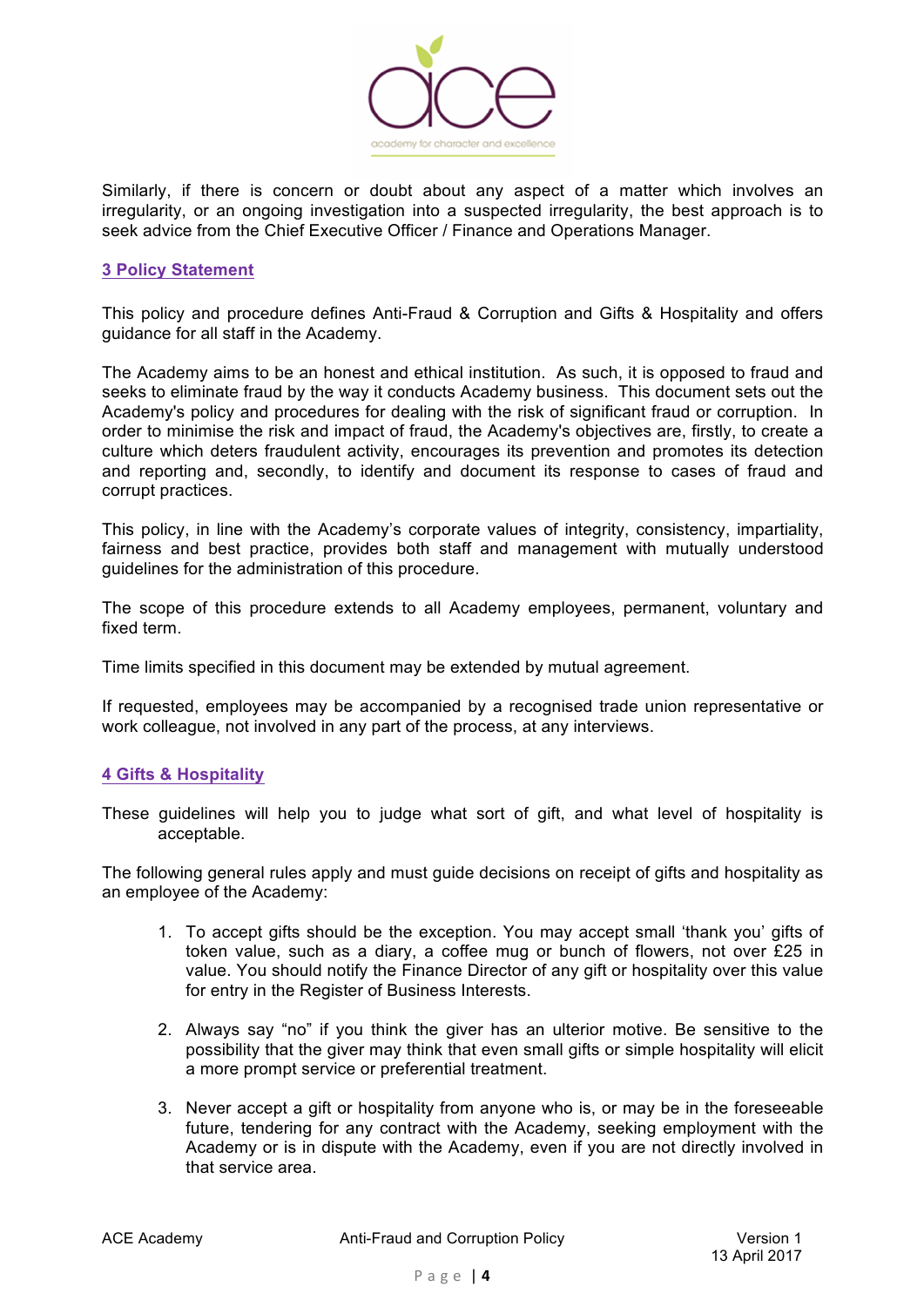

- 4. Where items purchased for the Academy include a 'free gift', such a gift should either be used for Academy business or handed to the Finance and Operations Manager to be used for charity raffles.
- 5. If you are in doubt about the acceptability of any gift or offer of hospitality it is your responsibility to consult the Finance Director / Finance and Operations Manager.

A gauge of what is acceptable in terms of hospitality is whether this Academy would offer a similar level of hospitality in similar circumstances.

- 6. Occasional working lunches with customers, providers or partners are generally acceptable as a way of doing business provided they are not to an unreasonable level or cost.
- 7. Invitations to corporate hospitality events must each be judged on their merit. Provided the general rules have been taken into account, it may be acceptable to join other company/organisation guests at:
	- a) sponsored cultural and sporting events, or other public performances, as a representative of the Academy;
	- b) special events or celebrations.

But, consider the number of these events, and always take into consideration what public perception is likely to be if they knew you were attending.

- 8. Acceptability depends on the appropriateness of the invitations, in terms of the level of hospitality, the frequency and the status of the invited employee. In all such cases the Headteacher must be consulted.
- 9. Paid holidays or concessionary travel rates are not acceptable. Neither are offers of hotel accommodation nor the use of company villas/apartments.
- 10. If you are visiting a company to view equipment that the Academy is considering buying, you should ensure that expenses of the trip are paid by the Academy. Acceptance of refreshments and/or a working lunch may be acceptable, but care must be taken to ensure that the Academy's purchasing and/or tender procedures are not compromised.
- 11. Acceptance of sponsored hospitality that is built into the official programme of conferences and seminars related to your work are acceptable.
- 12. Offers to speak at corporate dinners and social gatherings, or events organised by, for example, a professional body, where there is a genuine need to impart information or represent the Academy must be agreed in advance with a Headteacher. Where your spouse or partner is included in the invitation, and approval has been given for you to attend, it will be acceptable for your spouse or partner to attend as well, but if expenses are incurred, these will be met personally.
- 13. Any invitation you accept should be made to you in your professional/working capacity as a representative of the Academy.

**5 Roles and Responsibilities**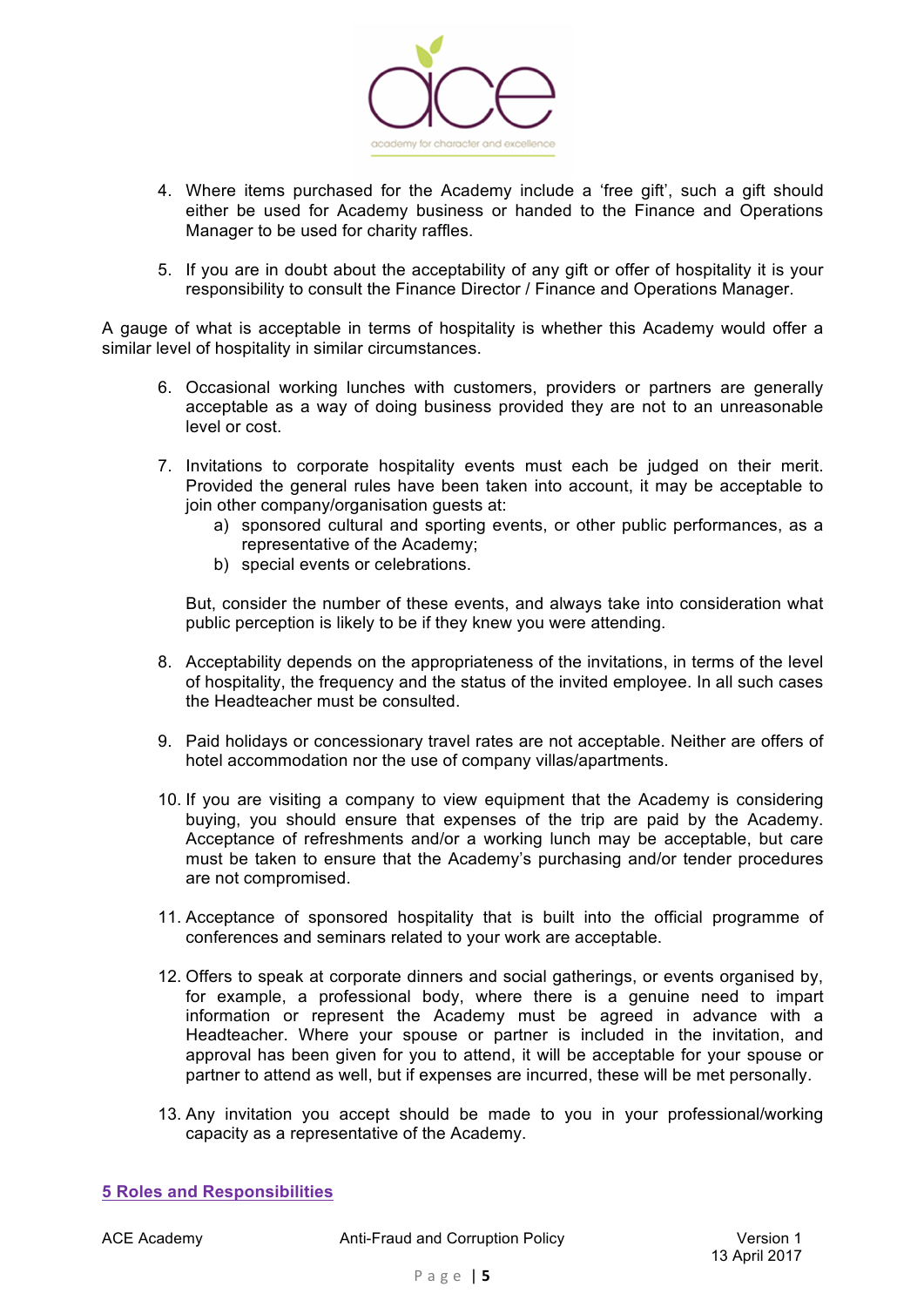

## **5.1 Staff and Governors**

ACE Academy has adopted the following measures to demonstrate its commitment to anti-fraud and corruption:

- Standards and Effectiveness, Resources & Audit Committees meets regularly;
- A requirement for all staff and governors to declare prejudicial interests and not contribute to business related to that interest;
- A requirement for staff and governors to disclose personal interests;
- All staff and governors are made aware of the understanding on the acceptance of gifts and hospitality;
- Clear recruitment policies and procedures.

Staff and governors also have a duty to report another member of staff or governor whose conduct is reasonably believed to represent a failure to comply with the above.

## **5.2 Accounting Officer**

The Accounting Officer has specific responsibility for overseeing the financial arrangements on behalf of the governors.

The main duties of the Accounting Officer are to provide the governors with on-going independent assurance that:

- The financial responsibilities of the governors are being properly discharged;
- The resources are being managed in an efficient, economical and effective manner;
- Sound systems of financial control are being maintained; and
- Financial considerations are fully taken into account in reaching decisions.

## **5.3 Finance Director**

The Finance Director has a responsibility for ensuring that effective systems of internal controls are maintained and will safeguard the resources of ACE Academy.

In respect of fraud it is therefore the responsibility of the Finance Director to ensure internal controls prevent and detect any frauds promptly. This includes:

- Proper procedures and financial systems;
- Effective management of financial records;
- Management of the Academy's financial position.

## **5.4 External Audit**

The Academy's Annual Report and Financial Statements include an Independent Auditors' Report. This report includes a view as to whether the financial statements give a true and fair view and whether proper accounting records have been kept by the Academy throughout the financial year. In addition, it reports on compliance with the accounting requirements of the relevant Companies Act and confirms compliance with the financial reporting and annual accounting requirements issued by the Dept of Education.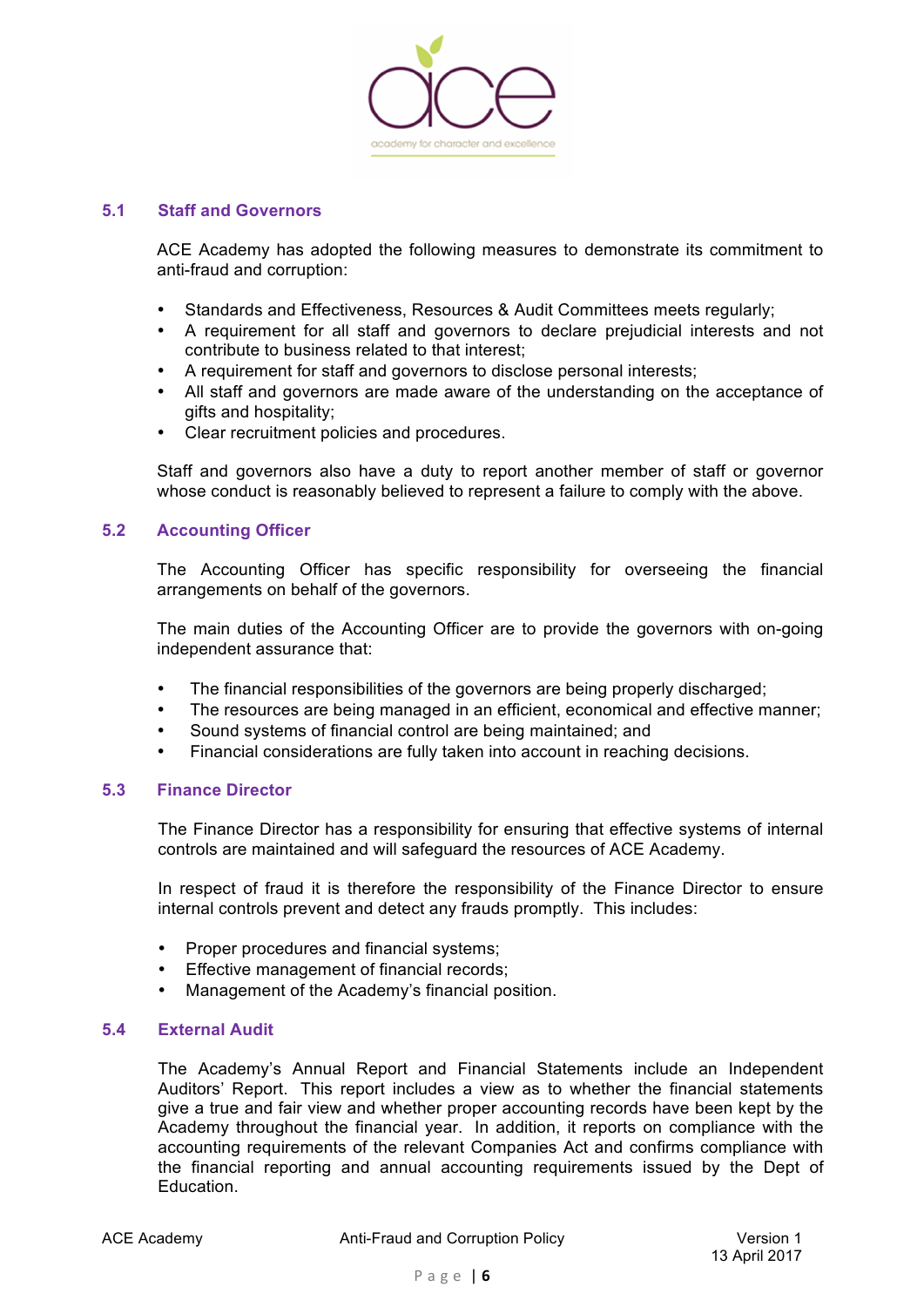

## **6 Reporting a Suspected Fraud**

All allegations of suspected fraud and irregularities are to be brought to the attention of the Finance Director and also referred to the CEO, unless this individual is involved in the irregularity in which case the Chair of the Strategic Board should be informed.

Please refer to the Academy Whistleblowing Policy for further guidance.

## **7 Response to Allegations**

The CEO will have initial responsibility for co-ordinating the initial response. In doing this he/she will consult with the Human Resource advisors regarding potential employment issues. The CEO will also see legal advice from the Academy's solicitors on both employment and litigation issues before taking any further action.

The Finance Director and CEO will ascertain whether or not the suspicions aroused have substance. In every case, and as soon as possible after the initial investigation, they will pass the matter on to the Chair of The Finance and Audit Committee. Even if there is no evidence to support the allegation, the matter must be reported.

The Finance and Audit Committee will undertake the management of the investigation.

- $\triangleright$  They will, if appropriate, conduct a preliminary investigation to gather factual information and reach an initial view as to whether further action is required.
- $\triangleright$  They will determine whether the findings, conclusions and any recommendations arising from the preliminary investigation should be reported to the Chair of the Strategic Board.
- $\triangleright$  If further investigations are required, they will determine which outside agencies should be involved (police, auditors).

The CEO is required to notify the Governing Body of any serious financial irregularities. This action will be taken at the first opportunity following the completion of the initial investigations and will involve keeping the Chairman of the Strategic Board fully informed between meetings of any developments relating to serious control weaknesses, fraud or major accounting breakdowns.

If evidence of fraud is forthcoming then the Governing Body will inform the Department for Education as required by the Funding Agreement and will consider whether or not to refer the matter to the police.

## **8 Confidentiality and Safeguards**

ACE Academy recognises that the decision to report a concern can be a difficult one to make, not least because of the fear of reprisal from those responsible for the alleged malpractice. The Academy will not tolerate harassment or victimisation and will do what it lawfully can to protect an individual when a concern is raised in good faith.

This does not mean that if the person raising the concern is already the subject of a disciplinary, redundancy or other procedure, that those procedures will be halted as a result of the concern being reported.